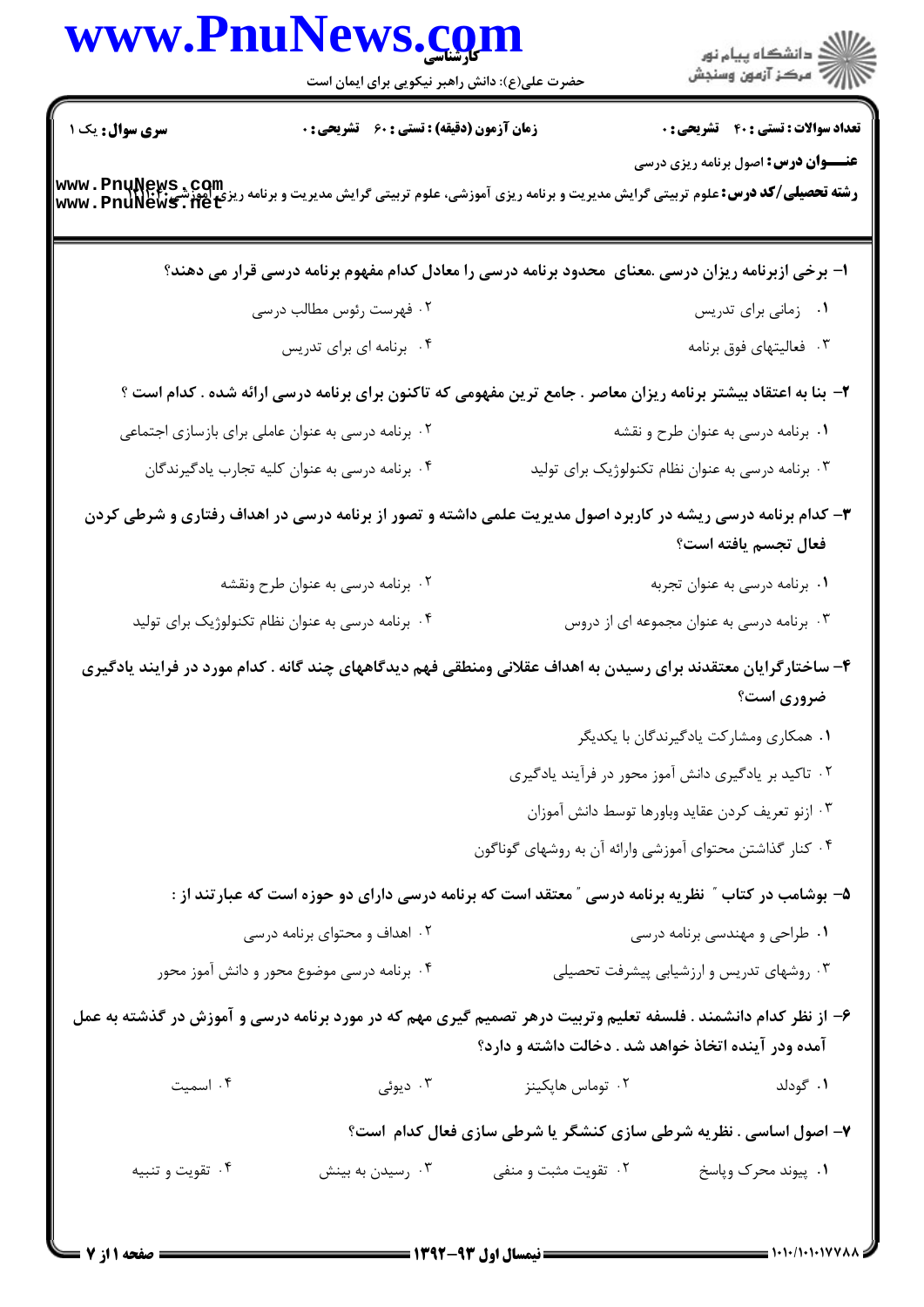|                 | www.PnuNews.com                                                                                                    |                |                                                                              |
|-----------------|--------------------------------------------------------------------------------------------------------------------|----------------|------------------------------------------------------------------------------|
|                 | حضرت علی(ع): دانش راهبر نیکویی برای ایمان است                                                                      |                |                                                                              |
| سری سوال : ۱ یک | <b>زمان آزمون (دقیقه) : تستی : 60 ٪ تشریحی : 0</b>                                                                 |                | <b>تعداد سوالات : تستي : 40 ٪ تشريحي : 0</b>                                 |
|                 |                                                                                                                    |                | <b>عنـــوان درس:</b> اصول برنامه ریزی درسی                                   |
| www.Pnunews.com | <b>رشته تحصیلی/کد درس:</b> علوم تربیتی گرایش مدیریت و برنامه ریزی آموزشی، علوم تربیتی گرایش مدیریت و برنامه        |                |                                                                              |
|                 |                                                                                                                    |                | ۸– از نظر سیلور وهمکارانش . اهمیت اهداف کلی در برنامه درسی کدام است ؟        |
|                 |                                                                                                                    |                | ۰۱ نقطه شروع برنامه درسی است                                                 |
|                 |                                                                                                                    |                | ۰۲ وظایف ویژه فراگیر را در فرآیند برنامه درسی مشخص می کنند                   |
|                 |                                                                                                                    |                | ۰۳ بیانگر فلسفه تربیتی ومشخص کننده جهت گیری فعالیتهای آموزشی هستند           |
|                 |                                                                                                                    |                | ۰۴ سنگ بنای برنامه درسی است                                                  |
|                 | ۹– کدام نوع از هدفها . به نتایج مطلوبی که از مشارکت دریک فرصت یادگیری معین وزیر نظر مدرسه ایجاد شده اشاره داشته    |                | ونشان دهنده تحقق کامل اهداف می باشد؟                                         |
| ۰۴ زیر هدفها    | ۰۳ هدفهای عینی                                                                                                     | ۰۲ اهداف کلی   | ۰۱ مقاصد                                                                     |
|                 | +ا–فعالیتهایی که به پیروی از رهنمود ودستور العمل نیاز دارد . در حوزه هدفهای آموزشی روانی – حرکتی چه نامیده می شود؟ |                |                                                                              |
| ۰۴ مشاهده       | ۰۳ تطابق                                                                                                           | ۰۲ تمرین و دقت | ۰۱ تقلید                                                                     |
|                 | 11– معلم درس تاریخ از دانش آموزان می خواهد حداقل سه علت از علل سقوط سلسله قاجار را در مدت سه دقیقه توضیح دهد       |                | . مثال فوق چه نوع هدفی است؟                                                  |
| ۰۴ هدف آرمانی   | ۰۳ زیر هدفها                                                                                                       | ۰۲ هدف رفتاری  | ۰۱ هدف کلی                                                                   |
|                 |                                                                                                                    |                | ۱۲– کدام گزینه در مورد الگوی مبتنی بر شایستگی های خاص و تکنولوژی صحیح نیست ؟ |
|                 |                                                                                                                    |                | ۰۱ عمدتاً در مدارس حرفه ای به کار می رود                                     |
|                 |                                                                                                                    |                | ۰۲ رابطه مستقیم بین هدفها و اجرا را به شدت موردتوجه قرار می دهد              |
|                 |                                                                                                                    |                | ۰۳ کاربرد این الگو در تدریس مبانی خواندن. ریاضیات است                        |
|                 |                                                                                                                    |                | ۰۴ از این الگو برای رشد صفات انسانی می توان استفاده کرد                      |
|                 | ۱۳- هدف اساسی کدام الگوی برنامه درسی . پرورش قوای منطقی انسان از طریق مواجه ساختن منطق او با عقاید . ایده ها       |                |                                                                              |
|                 |                                                                                                                    |                | وپدیده هایی است که معرف بالاترین دستاوردهای بشری می باشد؟                    |
|                 | ۰۲ الگوی مبتنی بر شایستگی خاص وتکنولوژی                                                                            |                | ۰۱ الگوی مبتنی بر صفات و فرآیندهای انسانی                                    |
|                 | ۰۴ الگوی مبتنی بر کارکردها و فعالیتهای اجتماعی                                                                     |                | ۰۳ الگوی مبتنی بر موضوعات درسی                                               |
|                 |                                                                                                                    |                |                                                                              |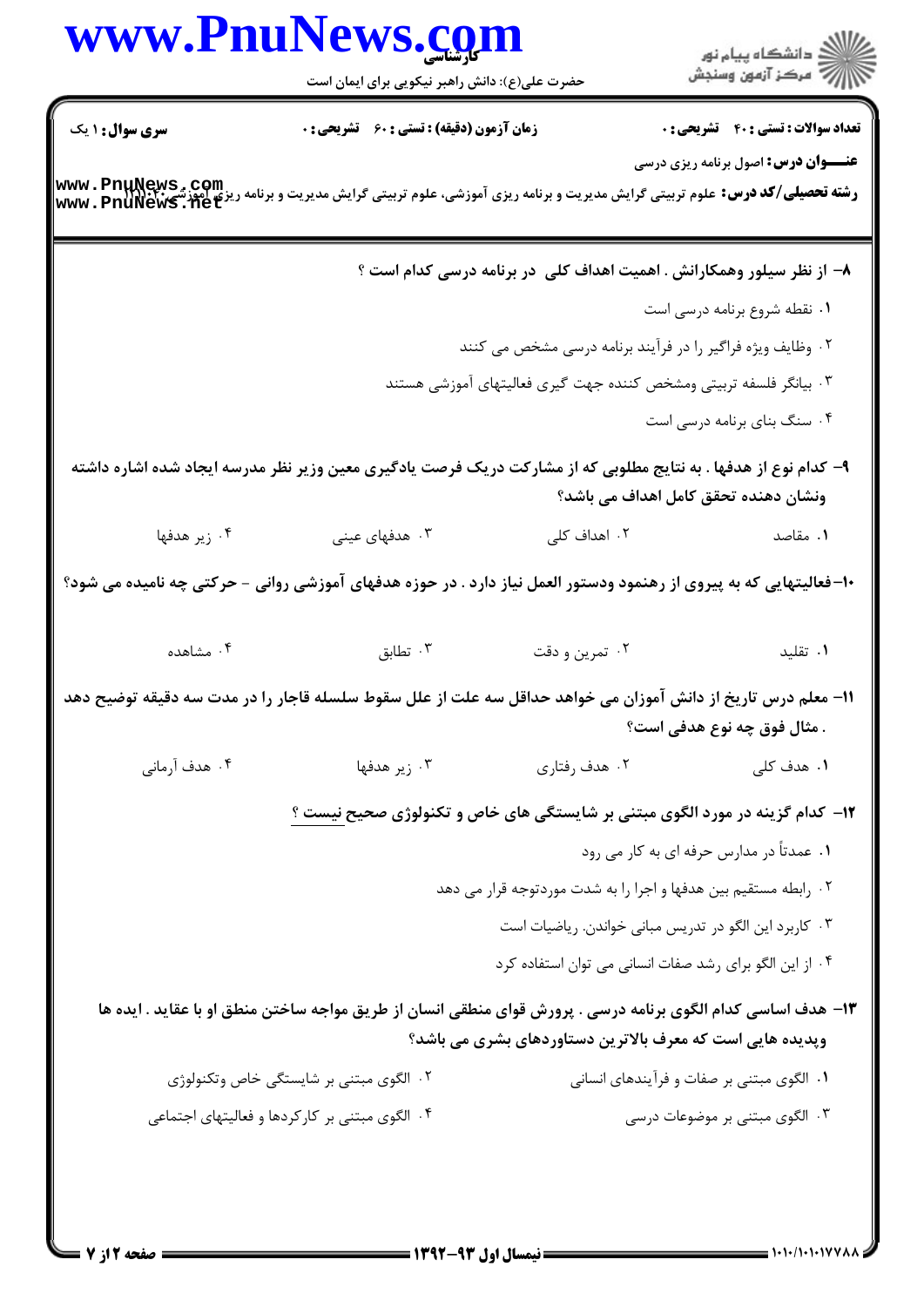|                        | www.PnuNews.com<br>حضرت علی(ع): دانش راهبر نیکویی برای ایمان است |                                                                                                                                                                              | )<br>است دانشگاه پيام نور<br>است درکز آزمون وسنڊش |
|------------------------|------------------------------------------------------------------|------------------------------------------------------------------------------------------------------------------------------------------------------------------------------|---------------------------------------------------|
| <b>سری سوال :</b> ۱ یک | زمان آزمون (دقیقه) : تستی : 60 گشریحی : 0                        |                                                                                                                                                                              | <b>تعداد سوالات : تستی : 40 - تشریحی : .</b>      |
|                        |                                                                  | <b>رشته تحصیلی/کد درس:</b> علوم تربیتی گرایش مدیریت و برنامه ریزی آموزشی، علوم تربیتی گرایش مدیریت و برنامه ریزی آموزشی<br>Www . PnuNewS . Net                               | <b>عنـــوان درس:</b> اصول برنامه ریزی درسی        |
|                        |                                                                  | ۱۴– نظریه حال نگرو نظریه آینده نگر مربوط به کاربرد کدام الگوی برنامه درسی است؟                                                                                               |                                                   |
|                        | ۲. الگوی مبتنی بر کارکردها وفعالیتهای اجتماعی                    |                                                                                                                                                                              | ۰۱ الگوی مبتنی بر علایق ونیازهای فرد              |
|                        | ۰۴ الگوی مبتنی بر موضوعات درسی                                   |                                                                                                                                                                              | ۰۳ الگوی مبتنی بر صفات و فرایندهای انسانی         |
|                        |                                                                  | ۱۵- مشخصه اساسی الگوی مبتنی بر علایق و نیازهای فرد کدام است؟                                                                                                                 |                                                   |
|                        | ۰۲ تاکید بر فعالیتهای اجتماعی                                    |                                                                                                                                                                              | ۰۱ تاکید بر رشد دانش آموزان در حیطه شناختی        |
|                        | ۰۴ ساده کردن برنامه درسی از طریق طبقه بندی دانش                  |                                                                                                                                                                              | ۰۳ انعطاف پذیری فوق العاده برنامه درسی            |
|                        |                                                                  | ۱۶– به اعتقاد کدام صاحبنظر محتوای انتخاب شده باید از یک سو تفکر منطقی واز سوی دیگر مهارتهای عملی را پرورش دهد؟                                                               |                                                   |
| ۰۴ کمینیوس             | ۰۳ افلاطون                                                       | ۰۲ وايتهد                                                                                                                                                                    | ۰۱ اسپنسر                                         |
|                        |                                                                  | ۱۷– بر اساس کدام الگوی سازماندهی محتوای برنامه درسی . برنامه ریز دروس تاریخ . جغرافی و تعلیمات مدنی را تحت عنوان<br>مطالعات اجتماعی در برنامه درسی دانش آموزان قرار می دهد؟  |                                                   |
| ۰۴ موضوع های مجزا      | ۰۳ هسته اصلی                                                     | ۰۲ حوزه های گسترده                                                                                                                                                           | ٠١ سازماندهي پروژه اي                             |
|                        |                                                                  | 18–۔براساس کدام نوع تلفیق برنامه درسی . انجام فعالیتها ی یادگیری درحوزه های محتوایی گوناگون مانند ریاضی . علوم<br>ادبیات منجر به رشد وپرورش تفکر انتقادی دانش آموزان می شود؟ |                                                   |
|                        | ۰۲ تلفیق از طریق محاط کردن                                       |                                                                                                                                                                              | ۰۱ تلفیق تصادفی                                   |
|                        | ۰۴ تلفيق از طريق فرآيندها                                        |                                                                                                                                                                              | ۰۳ تلفیق از طریق هماهنگی                          |
|                        |                                                                  | ۱۹- ً به کارگیری دانش ومهارت های آموخته شده یک حوزه محتوایی درحوزه محتوایی دیگر را تلفیق از کدام روش می گویند؟                                                               |                                                   |
|                        | ۰۲ تلفیق تصادفی                                                  |                                                                                                                                                                              | ٠١ تلفيق ازطريق تقويت وتمرين                      |
|                        | ۰۴ تلفیق از طریق هماهنگی                                         |                                                                                                                                                                              | ۰۳ تلفیق از طریق محاط کردن                        |
|                        |                                                                  | +٢- دركدام ديدگاه تدريس . مفهوم تدريس منظم .روشن ودقيق بيان شده بنابراين فعاليتها بايد از قبل طراحي وبرنامه ريزي                                                             | شده باشند؟                                        |
| ۰۴ دیدگاه موفقیتی      | ۰۳ دیدگاه علمی                                                   | ۰۲ دیدگاه توصیفی                                                                                                                                                             | ٠١ ديدگاه ارادي                                   |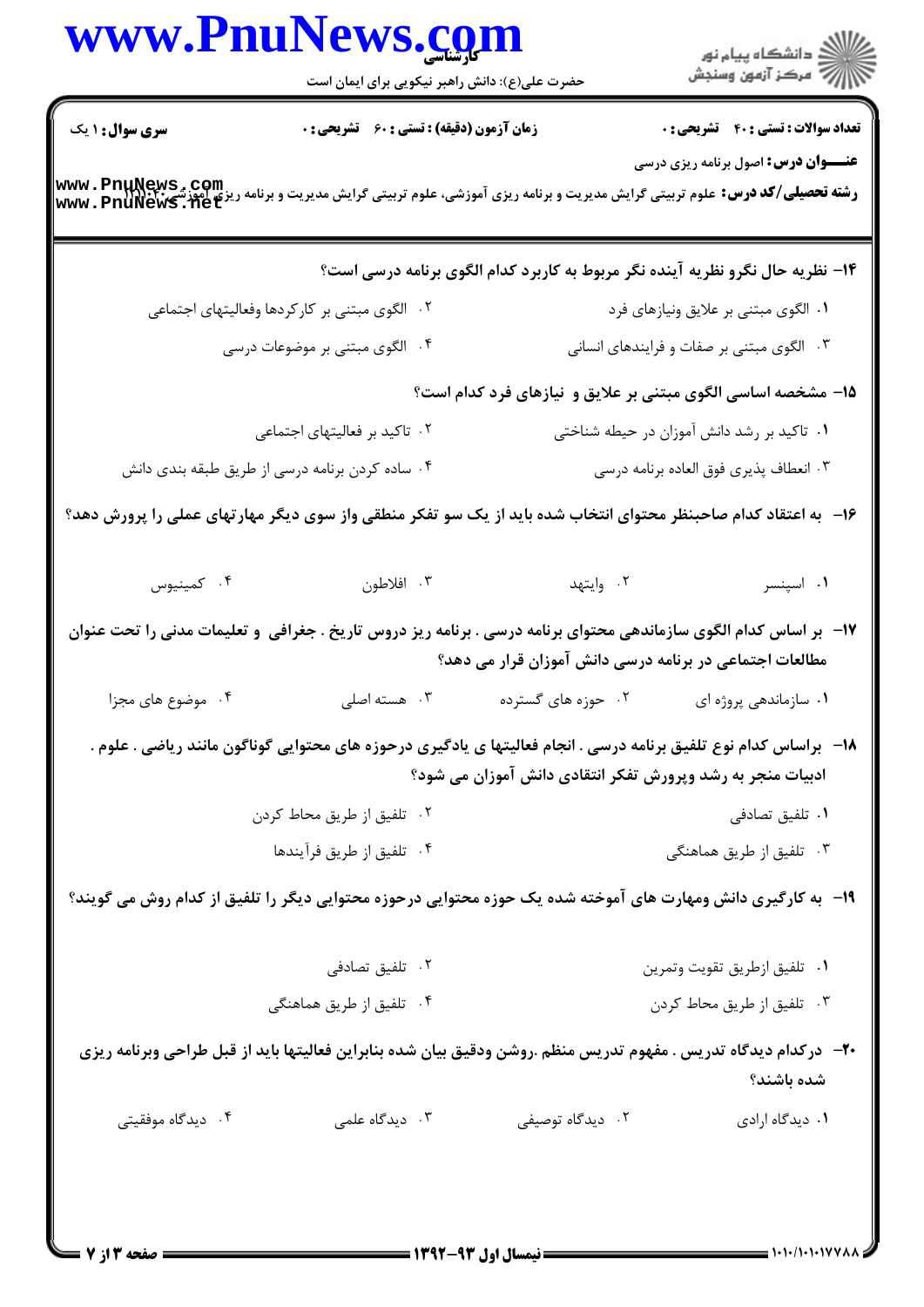| www.PnuNews.com                                                                                                                                  | حضرت علی(ع): دانش راهبر نیکویی برای ایمان است                                                                      |                                                               | الا دانشگاه پيام نور<br>   > مرکز آزمون وسنجش                             |
|--------------------------------------------------------------------------------------------------------------------------------------------------|--------------------------------------------------------------------------------------------------------------------|---------------------------------------------------------------|---------------------------------------------------------------------------|
| <b>سری سوال : ۱ یک</b>                                                                                                                           | زمان آزمون (دقیقه) : تستی : ۶۰٪ تشریحی : ۰                                                                         |                                                               | <b>تعداد سوالات : تستی : 40 - تشریحی : 0</b>                              |
| <b>رشته تحصیلی/کد درس:</b> علوم تربیتی گرایش مدیریت و برنامه ریزی آموزشی، علوم تربیتی گرایش مدیریت و برنامه ریزی آموزشی<br>  www . PnuNewS . Net |                                                                                                                    |                                                               | <b>عنـــوان درس:</b> اصول برنامه ریزی درسی                                |
|                                                                                                                                                  |                                                                                                                    |                                                               | <b>۲۱</b> - کدام گزینه از ویژگی های دیدگاه هنجاری در تدریس است ؟          |
|                                                                                                                                                  | ۰۲ تدریس عامل موفقیت است                                                                                           |                                                               | ۰۱ نگاه سنتی به تدریس دارد                                                |
|                                                                                                                                                  | ۰۴ همه چیز دید ارزشی دارد                                                                                          |                                                               | ۰۳ نگاه رفتار گرایانه به تدریس دارد                                       |
|                                                                                                                                                  |                                                                                                                    |                                                               | <b>۲۲</b> - یکی از مشکلات معلمان در تدریس وانتخاب الگوهای تدریس کدام است؟ |
|                                                                                                                                                  | ۰۲ کمبود وسایل وتجهیزات کمک آموزشی                                                                                 |                                                               | ٠١ ذهنيت اشتباه خودشان                                                    |
|                                                                                                                                                  | ۰۴ نداشتن تخصص مربوط به رشته                                                                                       |                                                               | ۰۳ عدم آمادگی برای تدریس                                                  |
|                                                                                                                                                  | ۲۳– درکدام روش تدریس معلم می تواند با طرح سئوالها یا ارائه افکار وعقاید مختلف دانش آموزان را به قضاوت وادارد؟      |                                                               |                                                                           |
| ۰۴ روش حفظ وتكرار                                                                                                                                | ۰۳ روش پروژه                                                                                                       | ۰۲ روش دیالکتیک                                               | ۰۱ روش سخنرانی                                                            |
|                                                                                                                                                  | ۲۴- پیش فرض کدام روش تدریس این است که اکثریت دانش آموزان قادر به فرا گرفتن غالب هدفها ی یادگیری برنامه درسی        |                                                               | هستند؟                                                                    |
| ۰۴ حفظ وتکرار                                                                                                                                    | ۰۳ تسلط یاب                                                                                                        | ۰۲ ایفای نقش                                                  | ١. بحث گروهي                                                              |
|                                                                                                                                                  | ۲۵– وسیله کمک آموزشی انتخاب شده توسط معلم بایستی باموضوع آموزش . علایق دانش آموزان و هدفهای رفتاری . تعیین         | شده باشد . مطلب فوق مربوط به کدام ویژگی وسایل کمک آموزشی است؟ |                                                                           |
| ۰۴ قابلیت دسترسی                                                                                                                                 | ۰۳ کیفیت فنی                                                                                                       | ۰۲ انعطاف پذیری                                               | ٠١ متناسب بودن                                                            |
|                                                                                                                                                  | ۲۶– کدام نوع ارزشیابی به بررسی میزان اطلاعات یادگیرندگان از مطالبی که قرار است به آنان آموزش داده شود . می پردازد؟ |                                                               |                                                                           |
|                                                                                                                                                  | ۰۲ ارزشیابی تکوینی                                                                                                 |                                                               | ۰۱ ارزشیابی وابسته به ملاک                                                |
|                                                                                                                                                  | ۰۴ ارزشیابی تراکمی                                                                                                 |                                                               | ۰۳ ارزشیابی آغازین                                                        |
|                                                                                                                                                  | ۲۷- درکدام مرحله برنامه ریزی ارزشیابی پیشرفت تحصیلی . برنامه ریزان به این سئوال پاسخ می دهند . باتوجه به اهداف و   | محتوای برنامه درسی چه نوع آزمون یا آزمونهایی مناسب است؟       |                                                                           |
|                                                                                                                                                  | ۰۲ تعیین هدفهای ارزشیابی                                                                                           |                                                               | ٠١ تعيين سطح عملكرد مورد انتظار                                           |
|                                                                                                                                                  | ۰۴ تعیین ابزار اندازه گیری                                                                                         |                                                               | ۰۳ تعیین شیوه های ارزشیابی                                                |
|                                                                                                                                                  |                                                                                                                    |                                                               | ۲۸- ً نحوه مشارکت معلم دربرنامه درسی به شیوه سقراطی چگونه است؟            |
|                                                                                                                                                  | ۰۲ معلم مجری برنامه درسی است                                                                                       |                                                               | ۰۱ معلم نقش برنامه ريز را برعهده دارد                                     |
|                                                                                                                                                  | ۰۴ معلم نقش نظارتی دربرنامه دارد                                                                                   |                                                               | ۰۳ مشارکت محدود در فرایند برنامه درسی دارد                                |
| = صفحه 4 از 7                                                                                                                                    |                                                                                                                    |                                                               |                                                                           |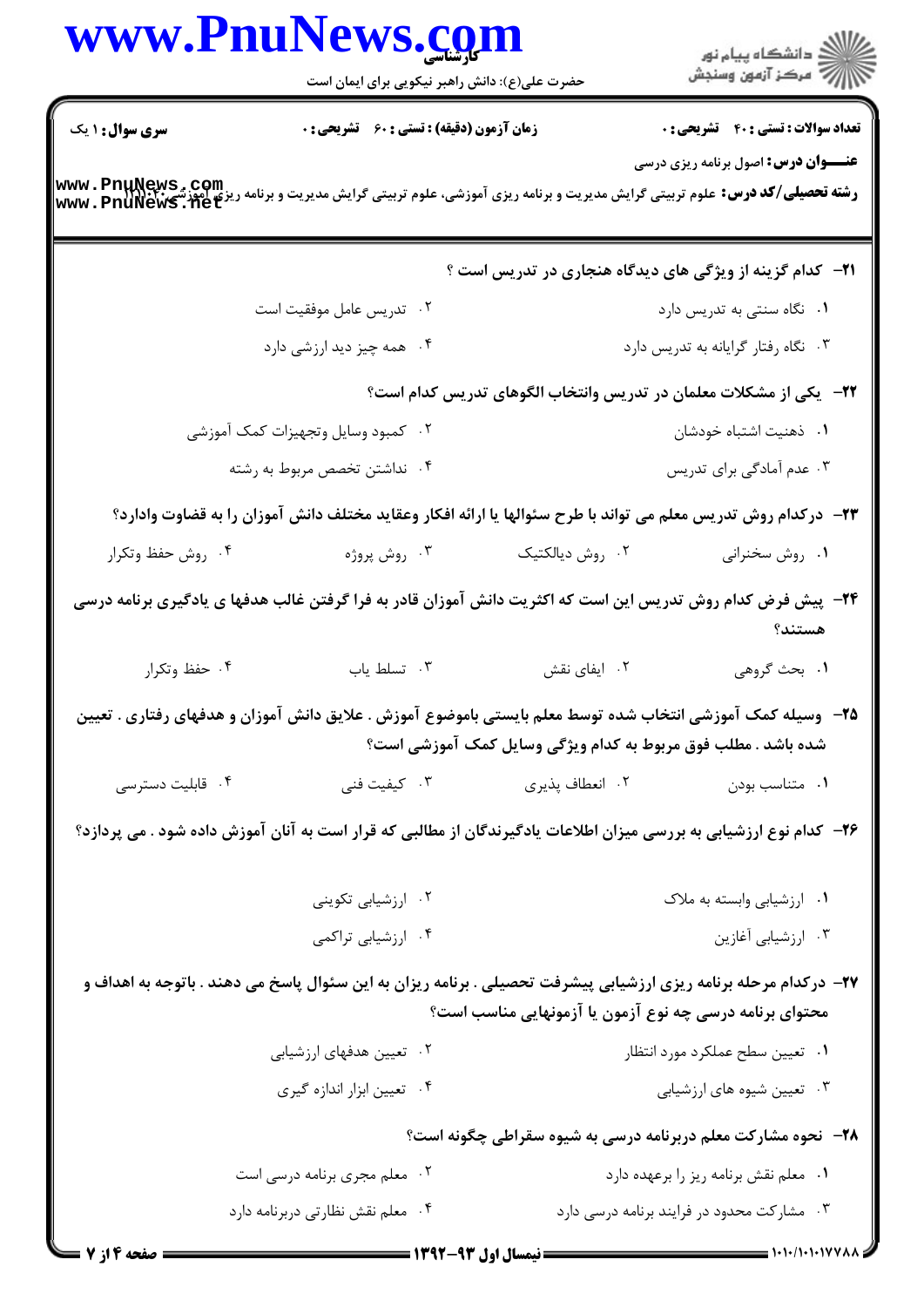| حضرت علی(ع): دانش راهبر نیکویی برای ایمان است<br>زمان آزمون (دقیقه) : تستی : 60 ٪ تشریحی : 0<br><b>سری سوال : ۱ یک</b><br><b>رشته تحصیلی/کد درس:</b> علوم تربیتی گرایش مدیریت و برنامه ریزی آموزشی، علوم تربیتی گرایش مدیریت و برنامه ریزی آموزشی<br>www . PnuNewS . Net<br>۲۹– کدام مرحله از مهندسی برنامه درسی . دشوارترین . پیچیده ترین و ظریف ترین وظیفه محسوب می شود؟<br>۰۲ اجرای برنامه درسی<br>۰۴ طراحی برنامه درسی<br>۰۳ معلم نقش فعالی در ارزشیابی پیشرفت تحصیلی دانش آموزان دارد<br>۳۱−   اهمیت کدام برنامه درسی این است که در تحلیل نهایی نشان می دهد .دانش آموزان تصمیم گیرندگان اصلی عرصه<br>۰۲ برنامه درسی آینده<br>۰۱ برنامه درسی کاربردی<br>۴. برنامه درسی پنهان<br>۰۱ از آن تحت عنوان برنامه درسی خنثی یا عقیم یاد می شود. شامل آن دسته از موضوعاتی است که تدریس نشده است<br>۰۲ شامل کلیه تجربیات برنامه ریزی شده ای است که از حیطه موضوعات درسی مدرسه خارج است<br>نتایج یادگیری دانش آموزان که از طریق آزمون سنجیده می شود وبه برنامه درسی سنجشی اطلاق می شود<br>۰۴ آنچه معلم در کلاس تدریس می کند واز آن تحت عنوان برنامه درسی تدریس شده یاد می شود<br>۳۳- دراجرای برنامه درسی . مدل ریشه ای کدام مورد را به عنوان اصول مهم خود مطرح می کند؟ | )<br>  استگاه پيام نور<br>      مرکز آزمون وسنڊش<br><b>تعداد سوالات : تستی : 40 - تشریحی : 0</b><br><b>عنـــوان درس:</b> اصول برنامه ریزی درسی<br>٠١ فرايند برنامه درسي<br>۰۳ ارزشیابی برنامه درسی<br>۳۰– در رویکرد مقاوم در برابر معلم . معلم چه نقشی در فرایند برنامه درسی دارد؟<br>۰۱ معلم براساس پاره ای از واقعیات می تواند تغییراتی در برنامه درسی ایجاد نماید<br>۰۲ معلم به عنوان تدوین کننده . استفاده کننده و مجری برنامه درسی محسوب می شود |
|-----------------------------------------------------------------------------------------------------------------------------------------------------------------------------------------------------------------------------------------------------------------------------------------------------------------------------------------------------------------------------------------------------------------------------------------------------------------------------------------------------------------------------------------------------------------------------------------------------------------------------------------------------------------------------------------------------------------------------------------------------------------------------------------------------------------------------------------------------------------------------------------------------------------------------------------------------------------------------------------------------------------------------------------------------------------------------------------------------------------------------------------------------------------|------------------------------------------------------------------------------------------------------------------------------------------------------------------------------------------------------------------------------------------------------------------------------------------------------------------------------------------------------------------------------------------------------------------------------------------------------|
|                                                                                                                                                                                                                                                                                                                                                                                                                                                                                                                                                                                                                                                                                                                                                                                                                                                                                                                                                                                                                                                                                                                                                                 |                                                                                                                                                                                                                                                                                                                                                                                                                                                      |
|                                                                                                                                                                                                                                                                                                                                                                                                                                                                                                                                                                                                                                                                                                                                                                                                                                                                                                                                                                                                                                                                                                                                                                 |                                                                                                                                                                                                                                                                                                                                                                                                                                                      |
|                                                                                                                                                                                                                                                                                                                                                                                                                                                                                                                                                                                                                                                                                                                                                                                                                                                                                                                                                                                                                                                                                                                                                                 |                                                                                                                                                                                                                                                                                                                                                                                                                                                      |
|                                                                                                                                                                                                                                                                                                                                                                                                                                                                                                                                                                                                                                                                                                                                                                                                                                                                                                                                                                                                                                                                                                                                                                 |                                                                                                                                                                                                                                                                                                                                                                                                                                                      |
|                                                                                                                                                                                                                                                                                                                                                                                                                                                                                                                                                                                                                                                                                                                                                                                                                                                                                                                                                                                                                                                                                                                                                                 |                                                                                                                                                                                                                                                                                                                                                                                                                                                      |
|                                                                                                                                                                                                                                                                                                                                                                                                                                                                                                                                                                                                                                                                                                                                                                                                                                                                                                                                                                                                                                                                                                                                                                 |                                                                                                                                                                                                                                                                                                                                                                                                                                                      |
|                                                                                                                                                                                                                                                                                                                                                                                                                                                                                                                                                                                                                                                                                                                                                                                                                                                                                                                                                                                                                                                                                                                                                                 |                                                                                                                                                                                                                                                                                                                                                                                                                                                      |
|                                                                                                                                                                                                                                                                                                                                                                                                                                                                                                                                                                                                                                                                                                                                                                                                                                                                                                                                                                                                                                                                                                                                                                 |                                                                                                                                                                                                                                                                                                                                                                                                                                                      |
|                                                                                                                                                                                                                                                                                                                                                                                                                                                                                                                                                                                                                                                                                                                                                                                                                                                                                                                                                                                                                                                                                                                                                                 |                                                                                                                                                                                                                                                                                                                                                                                                                                                      |
|                                                                                                                                                                                                                                                                                                                                                                                                                                                                                                                                                                                                                                                                                                                                                                                                                                                                                                                                                                                                                                                                                                                                                                 | ۰۴ معلمان بدون هیچگونه دخل وتصرفی دربرنامه تنها مجری برنامه درسی هستند                                                                                                                                                                                                                                                                                                                                                                               |
|                                                                                                                                                                                                                                                                                                                                                                                                                                                                                                                                                                                                                                                                                                                                                                                                                                                                                                                                                                                                                                                                                                                                                                 | یاددهی - یادگیری بوده و به آن عینیت می بخشند؟                                                                                                                                                                                                                                                                                                                                                                                                        |
|                                                                                                                                                                                                                                                                                                                                                                                                                                                                                                                                                                                                                                                                                                                                                                                                                                                                                                                                                                                                                                                                                                                                                                 |                                                                                                                                                                                                                                                                                                                                                                                                                                                      |
|                                                                                                                                                                                                                                                                                                                                                                                                                                                                                                                                                                                                                                                                                                                                                                                                                                                                                                                                                                                                                                                                                                                                                                 | ۰۳ برنامه درسی اکتسابی                                                                                                                                                                                                                                                                                                                                                                                                                               |
|                                                                                                                                                                                                                                                                                                                                                                                                                                                                                                                                                                                                                                                                                                                                                                                                                                                                                                                                                                                                                                                                                                                                                                 | <b>۳۲</b> - مفهوم برنامه درسی پوچ کدام است ؟                                                                                                                                                                                                                                                                                                                                                                                                         |
|                                                                                                                                                                                                                                                                                                                                                                                                                                                                                                                                                                                                                                                                                                                                                                                                                                                                                                                                                                                                                                                                                                                                                                 |                                                                                                                                                                                                                                                                                                                                                                                                                                                      |
|                                                                                                                                                                                                                                                                                                                                                                                                                                                                                                                                                                                                                                                                                                                                                                                                                                                                                                                                                                                                                                                                                                                                                                 |                                                                                                                                                                                                                                                                                                                                                                                                                                                      |
|                                                                                                                                                                                                                                                                                                                                                                                                                                                                                                                                                                                                                                                                                                                                                                                                                                                                                                                                                                                                                                                                                                                                                                 | $\cdot$ $\mathsf{r}$                                                                                                                                                                                                                                                                                                                                                                                                                                 |
|                                                                                                                                                                                                                                                                                                                                                                                                                                                                                                                                                                                                                                                                                                                                                                                                                                                                                                                                                                                                                                                                                                                                                                 |                                                                                                                                                                                                                                                                                                                                                                                                                                                      |
|                                                                                                                                                                                                                                                                                                                                                                                                                                                                                                                                                                                                                                                                                                                                                                                                                                                                                                                                                                                                                                                                                                                                                                 |                                                                                                                                                                                                                                                                                                                                                                                                                                                      |
|                                                                                                                                                                                                                                                                                                                                                                                                                                                                                                                                                                                                                                                                                                                                                                                                                                                                                                                                                                                                                                                                                                                                                                 | ۰۱ زمینه وبستر مناسب برای اجرای موفقیت آمیز برنامه درسی                                                                                                                                                                                                                                                                                                                                                                                              |
|                                                                                                                                                                                                                                                                                                                                                                                                                                                                                                                                                                                                                                                                                                                                                                                                                                                                                                                                                                                                                                                                                                                                                                 | ۰۲ سلسله مراتبي بودن اجراي برنامه                                                                                                                                                                                                                                                                                                                                                                                                                    |
|                                                                                                                                                                                                                                                                                                                                                                                                                                                                                                                                                                                                                                                                                                                                                                                                                                                                                                                                                                                                                                                                                                                                                                 | ۰۳ بهبود توانایی های تخصصی معلمان و بازنگری برنامه های درسی                                                                                                                                                                                                                                                                                                                                                                                          |
|                                                                                                                                                                                                                                                                                                                                                                                                                                                                                                                                                                                                                                                                                                                                                                                                                                                                                                                                                                                                                                                                                                                                                                 | ۰۴ ارتقا . وتغيير برنامه درسي                                                                                                                                                                                                                                                                                                                                                                                                                        |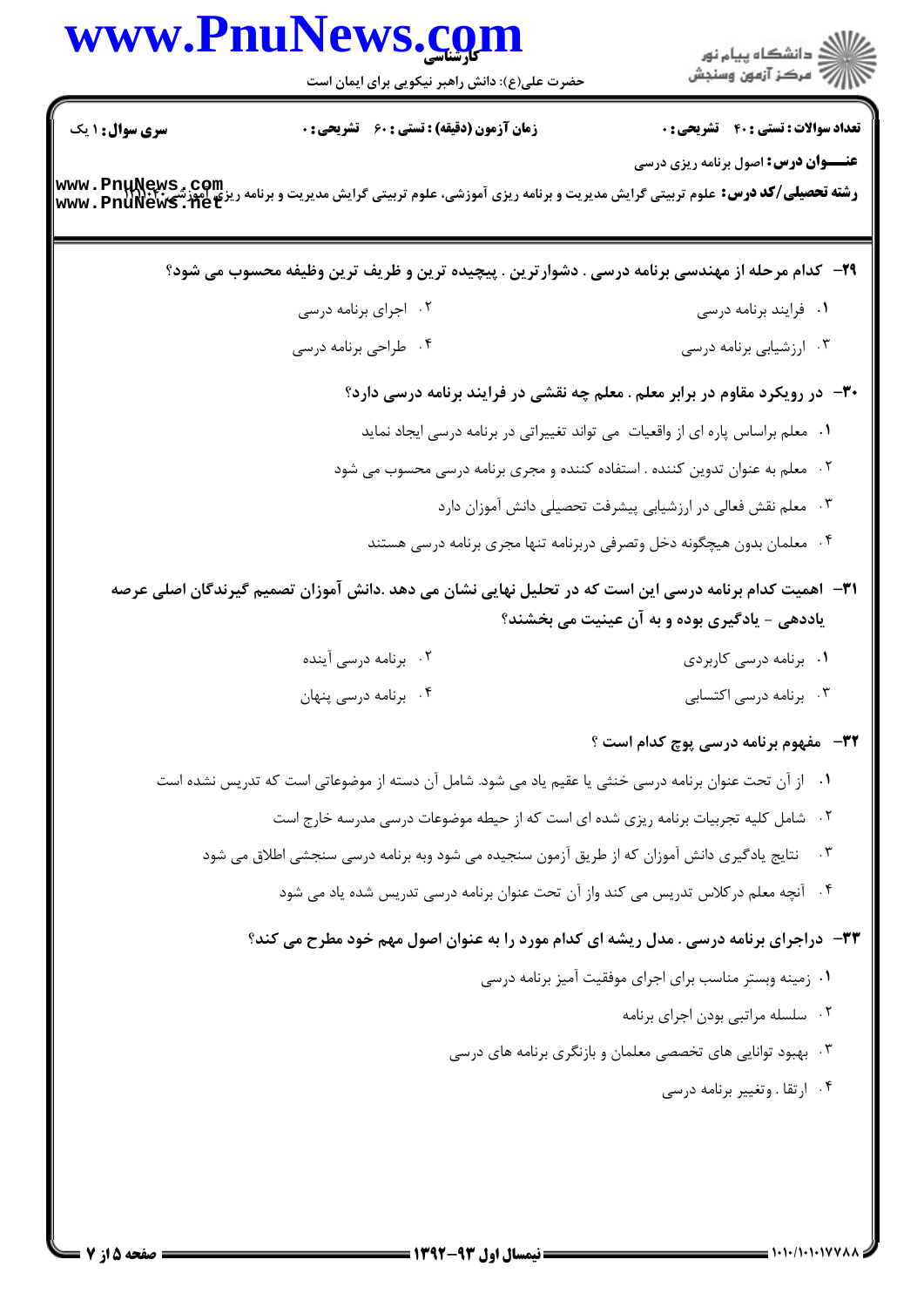|                        | www.PnuNews.com<br>حضرت علی(ع): دانش راهبر نیکویی برای ایمان است                                                                               |                                                                               |
|------------------------|------------------------------------------------------------------------------------------------------------------------------------------------|-------------------------------------------------------------------------------|
| <b>سری سوال : ۱ یک</b> | زمان آزمون (دقیقه) : تستی : 60 ٪ تشریحی : 0                                                                                                    | <b>تعداد سوالات : تستی : 40 - تشریحی : .</b>                                  |
|                        | <b>رشته تحصیلی/کد درس:</b> علوم تربیتی گرایش مدیریت و برنامه ریزی آموزشی، علوم تربیتی گرایش مدیریت و برنامه ریزی آموزشی<br>www . PnuNewS . net | <b>عنـــوان درس:</b> اصول برنامه ریزی درسی                                    |
|                        |                                                                                                                                                | ۳۴- کدام گزینه به مشکل همیشگی در فرایند اجرای برنامه درسی اشاره دارد؟         |
|                        |                                                                                                                                                | ٠١ نقص يا ناكافي بودن مواد آموزشي                                             |
|                        |                                                                                                                                                | ۰۲ وضوح وروشن بودن ابعاد برنامه درسی                                          |
|                        |                                                                                                                                                | ۰۳ فهم هدفهای برنامه درسی وبرقراری ارتباط بین یادگیری وهدفها                  |
|                        |                                                                                                                                                | ۰۴ تغییر سیاست وخطی مشی دولتها                                                |
|                        | ۳۵– ارزشیابان روش محورمانند کمپل واستانلی بر استفاده ازکدام رویکرد به عنوان روش مناسب برای ارزشیابی تاکید ویژه                                 | داشتند؟                                                                       |
|                        | ۰۲ بررسی مبتنی بر مشاهدات طبیعی                                                                                                                | ۰۱ پژوهش آزمایشی و شبه آزمایشی                                                |
|                        | ۰۴ استفاده ازرویکرد سیستمی ( درونداد . فرایند و برونداد )                                                                                      | ۰۳ بکار گیری اطلاعات دراصلاح وبهبود برنامه های آموزشی                         |
|                        | ۳۶– از نظر کدام دانشمند . موضوعات ارزشیابی برنامه درسی در سه مقوله . مطالب درسی تعیین شده . مطالب درسی تکامل                                   | یافته و مطالب درسی اکتسابی جای می گیرد؟                                       |
| ۰۴ آیزنر               | ۰۳ استافل بیم                                                                                                                                  | ۰۲ کرانباخ<br>۰۱ تايلر                                                        |
|                        |                                                                                                                                                | <b>۳۷</b> - کدام ویژگی مربوط به شیوه سازماندهی چند رشته ای مواد درسی می باشد؟ |
|                        |                                                                                                                                                | ۰۱ موضوعات و مسائل مورد مطالعه از واقعیت های زندگی گرفته می شوند              |
|                        | ۰۲ کمک به یاددادن مفاهیم است به این معنی که امکان تحلیل مسایل جدید را فراهم می کند                                                             |                                                                               |
|                        | ۰۳ دانش آموزان مفاهیم را به طور مجزا مطالعه کرده وارتباط حوزه های مختلف را بهتر می فهمند                                                       |                                                                               |
|                        | ۰۴ این شیوه یک شناخت جامع رادر افراد پرورش داده وبرای دانش آموزان تحریک کننده است                                                              |                                                                               |
|                        | ۳۸– درکدام روش سازماندهی عمودی محتوا . عقاید یا موضوعهای اساسی به تدریج درطول برنامه درسی عرضه می شوند بدون                                    | آنکه تمامی زمینه مورد یادگیری به طورکامل ومنظم تکرار شود؟                     |
|                        | ۰۲ شیوه سازماندهی مارپیچی                                                                                                                      | ٠١ شيوه سازماندهى براساس ساختاردانش                                           |
|                        | ۰۴ توالی زمانی                                                                                                                                 | ۰۳ ازساده به مشکل                                                             |
|                        | ۳۹– برنامه درسی که برای فراگیر معین درمدت زمان معین براساس  نیازهای آموزشی آن زمان تعیین میشود. دربر گیرنده کدام                               | عنصردرسازماندهی محتوا است؟                                                    |
| ۰۴ تعادل               | ۰۳ وسعت                                                                                                                                        | ۰۲ استمرار<br>۰۱ توالی                                                        |